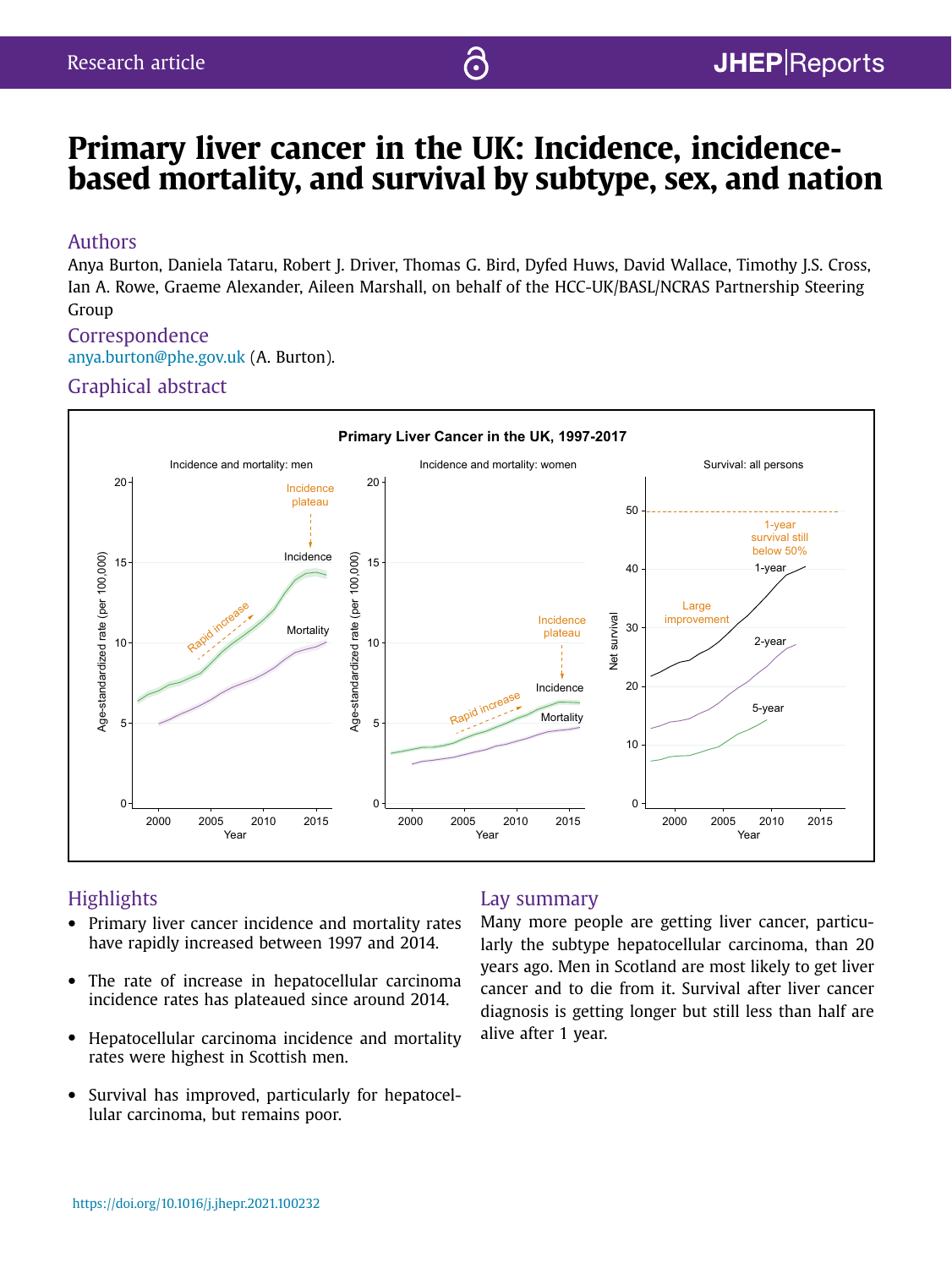# Primary liver cancer in the UK: Incidence, incidence-based mortality, and survival by subtype, sex, and nation



Anya Burton,<sup>1,2,</sup>\* Daniela Tataru,<sup>2</sup> Robert J. Driver,<sup>3</sup> Thomas G. Bird,<sup>4,5,6</sup> Dyfed Huws,<sup>7</sup> David Wallace,<sup>8</sup> Timothy J.S. Cross,<sup>9</sup> Ian A. Rowe,<sup>10,11</sup> Graeme Alexander,<sup>12</sup> Aileen Marshall <sup>13</sup>, on behalf of the HCC-UK/BASL/NCRAS Partnership Steering Group[#](#page-1-0)

<sup>1</sup>HCC-UK/British Association for the Study of the Liver (BASL), Lichfield, UK; <sup>2</sup>National Cancer Registration and Analysis Service, National Disease Registration Service, Public Health England, London, UK; <sup>3</sup>Leeds Institute for Medical Research at St. James's, University of Leeds, Leeds, UK; <sup>4</sup>Cancer Research UK Beatson Institute, Glasgow, UK; <sup>5</sup>Institute of Cancer Sciences, University of Glasgow, Glasgow, UK; <sup>6</sup>MRC Centre for Inflammation Research, University of Edinburgh, Edinburgh, UK; <sup>7</sup>Welsh Cancer Intelligence and Surveillance Unit, Knowledge Directorate, Public Health Wales, Cardiff, UK; <sup>8</sup>Department of Health Services Research and Policy, London School of Hygiene and Tropical Medicine, London, UK; <sup>9</sup>Institute of Translational Medicine, The University of Liverpool, Liverpool, UK; <sup>10</sup>Leeds Institute for Medical Research, University of Leeds, Leeds, UK; <sup>11</sup>Leeds Liver Unit, St. James's University Hospital, Leeds, UK; <sup>12</sup>UCL Institute for Liver and Digestive Health, Royal Free Hospital, London, UK; <sup>13</sup>Sheila Sherlock Liver Centre, The Royal Free Hospital, London, UK

## JHEP Reports 2021. <https://doi.org/10.1016/j.jhepr.2021.100232>

Background & Aims: The incidence of primary liver cancer (PLC) is increasing in Western Europe. To understand trends over time and the current burden in the UK, a detailed analysis of the epidemiology of PLC and its subtypes was conducted. Methods: Data on PLCs diagnosed during 1997–2017 were obtained from population-based, nationwide registries in the UK. European age-standardised incidence (ASR) and incidence-based mortality rates (ASMR) per 100,000 person-years were calculated overall and by sex and UK-nation. Annual percentage change in rates was estimated using Joinpoint regression. One-, 2-, and 5-year age-standardised net survival was estimated.

Results: A total of 82,024 PLCs were diagnosed. Both hepatocellular carcinoma (HCC) incidence and mortality rates trebled (ASR 1.8–5.5 per 100,000, ASMR 1.3–4.0). The rate of increase appeared to plateau around 2014/2015. Scottish men consistently had the highest HCC incidence rates. PLC survival increased, driven by a substantial increase in the proportion that are HCC (as prognosis is better than other PLCs) and in HCC survival (change in 1-year survival 24–47%). Intrahepatic cholangiocarcinoma was the most common PLC in women and 1-year survival improved from 22.6% to 30.5%.

Conclusions: PLC incidence has been increasing rapidly but, as most risk factors are modifiable, it is largely a preventable cancer. This rate of increase has slowed in recent years, possibly attributable to effective treatment for hepatitis C. As other risk factors such as obesity and diabetes remain prevalent in the UK, it is unlikely the considerable burden of this disease will abate. While improvements in survival have been made, over half of patients are not alive after 1 year, therefore further progress in prevention, early detection, and treatment innovation are needed.

Lay summary: Many more people are getting liver cancer, particularly the subtype hepatocellular carcinoma, than 20 years ago. Men in Scotland are most likely to get liver cancer and to die from it. Survival after liver cancer diagnosis is getting longer but still less than half are alive after 1 year.

Crown Copyright © 2021 Published by Elsevier B.V. on behalf of European Association for the Study of the Liver (EASL). This is an open access article under the CC BY license [\(http://creativecommons.org/licenses/by/4.0/](http://creativecommons.org/licenses/by/4.0/)).

## Introduction

Primary liver cancer (PLC) is the fourth leading cause of cancerrelated mortality worldwide, causing an estimated 800,000 deaths in  $2018$ .<sup>1</sup> Incidence rates have been rising in many countries globally but particularly rapidly in Western Europe,

E-mail address: [anya.burton@phe.gov.uk](mailto:anya.burton@phe.gov.uk) (A. Burton).



Australasia, and North America.<sup>[2](#page-10-1)</sup> In the UK, PLC has been amongst the cancers with the most rapid rate of growth in both incidence and mortality in recent decades, and is projected to be the cancer with the highest average annual increase over the next 15 years. $3$  Survival is particularly poor for this cancer with 5-year relative survival estimates below 10%.<sup>[4](#page-10-3)</sup>

The main PLC subtype, hepatocellular carcinoma (HCC), is an epithelial tumour which shows hepatocytic differentiation and primarily occurs against a backdrop of cirrhosis, caused by factors such as chronic viral hepatitis, alcohol consumption, and nonalcoholic fatty liver disease. The second most common subtype, intrahepatic cholangiocarcinoma (ICCA), is an epithelial tumour showing biliary differentiation in the liver, and often occurs in patients with no known risk factors. A small proportion of PLCs have mixed features of both HCC and ICCA. There are also rare



Keywords: Primary liver cancer; Hepatocellular carcinoma; Intrahepatic cholangiocarcinoma; Incidence; Mortality; Survival.

Received 11 October 2020; received in revised form 22 December 2020; accepted 6 January 2021; available online 19 January 2021

<span id="page-1-0"></span><sup>#</sup> Members of the HCC-UK/BASL/NCRAS Partnership Steering Group are listed in the Acknowledgements.

<sup>\*</sup> Corresponding author. Address: National Cancer Registration and Analysis Service, National Disease Registration Service, Public Health England, 2 Rivergate, Temple Quay, Bristol, BS1 6EH, UK. Tel.: +44 1179 689 124.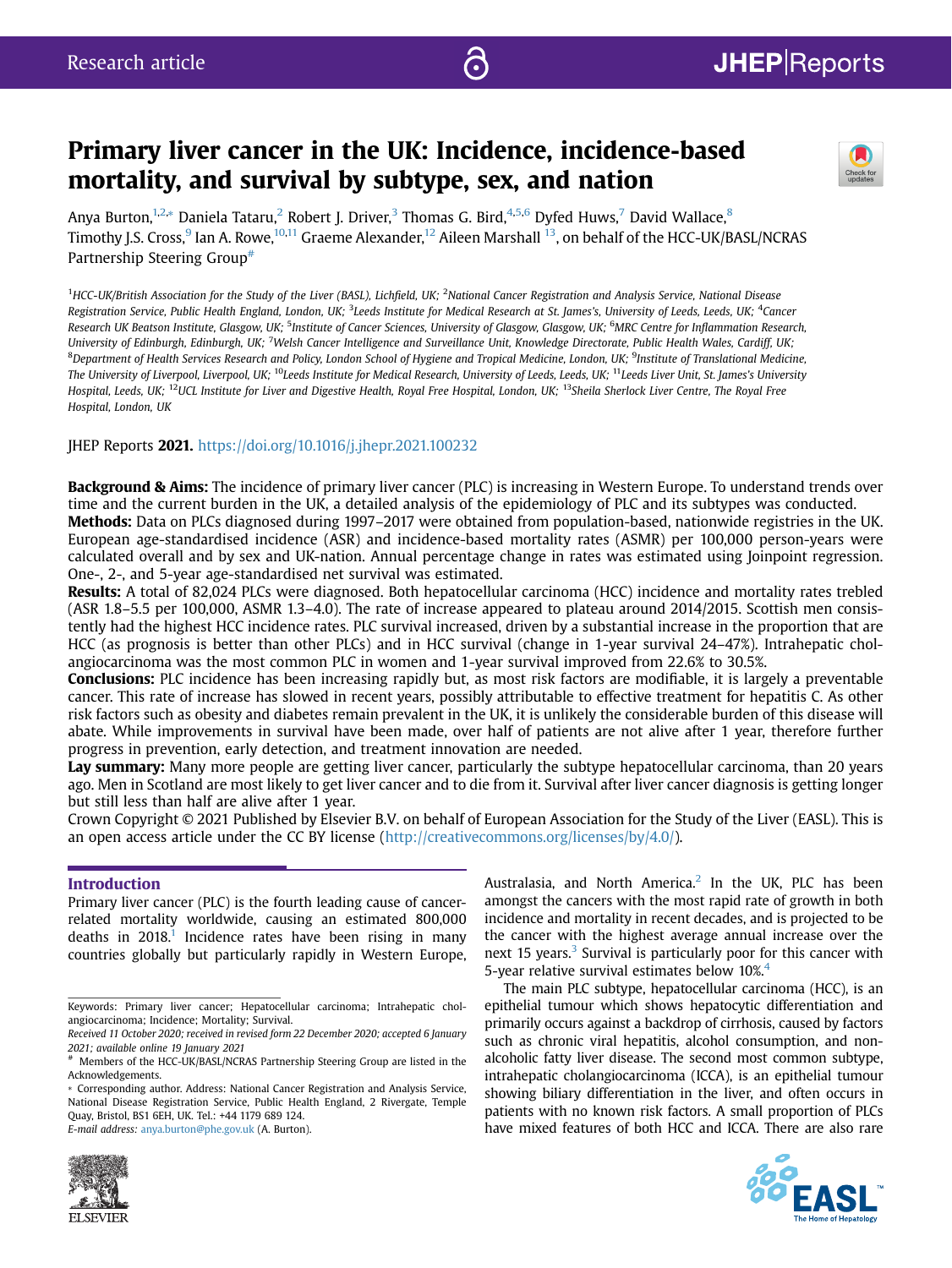subtypes such as hepatoblastoma, Kupffer cell sarcoma, and other carcinomas and sarcomas. The distribution of risk factors, and subsequently liver cancer rates, change with time owing to factors such as changing behaviours, large-scale public health initiatives such as vaccination and other forms of infection prevention, and innovation in treatment of underlying liver diseases. Understanding the current burden of liver cancer and trends over time can quantify the public health concern, identify the need for public health interventions aimed at prevention and indicate whether it is necessary to scale-up facilities and training to meet increasing demand. Further examination by subtype is important as the causes, treatment, and outcomes are quite different.

The HCC-UK BASL/National Cancer Registration and Analysis Service (NCRAS) partnership was formed to facilitate a wide programme of research relating to HCC, primarily using the detailed data available within the NCRAS on all cancer patients resident in England. Here, within the framework of this partnership and including corresponding data from the Welsh Cancer Intelligence and Surveillance Unit, the Northern Ireland Cancer Registry, and the Scottish Cancer Registry, the incidence, incidence-based mortality and survival trends in PLC and its subtypes in the UK and each constituent nation between 1997 and 2017 were examined.

## Patients and methods

### Data sources

Patient-level data on PLC tumours, defined using the 10th edition of the International Classification of Diseases (ICD-10) code C22, diagnosed between 1997 and 2017 were obtained from the population-based, nationwide registries in Wales, Scotland, Northern Ireland (NI), and England. Patient-level data collected included ICD-10 code, second edition of the ICD for Oncology (ICD-O-2) morphology code, diagnosis year, death year, days from diagnosis to death, or latest vital status date (31 December 2017 for Wales, 31 December 2018 for NI and Scotland, and 06 February 2019 for England), vital status (alive/dead/emigrated), age at diagnosis (5-year age bands), sex, underlying cause of death (ICD-9 or ICD-10 code) and basis of diagnosis. Only those tumours with a malignant ICD-O-2 behaviour code were included.

For incidence, all new diagnoses in the period 1997–2017 were included. For mortality and survival calculations, the first liver tumour only was included. Records with a date of death before date of diagnosis ( $N = 27$ ) and those with the ICD-O-2 morphology code 8162, Klatskin tumour (perihilar CCA), were excluded ( $N = 298$ ). For mortality, those with missing cause of death were excluded ( $N = 913$ , 0.9% of deaths). For survival analyses those that embarked (as no last vital status date,  $N = 170$ ), registrations based on death certificate only (and autopsy diagnoses only in the Scottish data) ( $N = 3,067$ ) and those aged <15 years (N = 493) were excluded. ICD-10 codes and ICD-O-2 morphology codes were used to define subtypes of PLC as outlined in the Supplementary information and Table S1.

Mid-year population data for 1997–2017 were obtained from the Office for National Statistics. $5$  Life tables in 5-year age bands, by sex and calendar year of death for the UK overall and for England and Wales, Scotland, and NI separately were obtained from the Human Mortality Database $<sup>6</sup>$  $<sup>6</sup>$  $<sup>6</sup>$  for 1997–2016. For esti-</sup> mation of survival in 2017, 2016 life tables were used.

#### Statistical analysis

#### Incidence

European age-standardised<sup>[7](#page-10-6)</sup> incidence (ASR) and incidencebased mortality (ASMR) rates per 100,000 person-years and Dobson confidence intervals were calculated using the distrate command in Stata.<sup>[8](#page-10-7)</sup> Estimates from 3-year rolling cohorts were used for graph smoothing.

### Mortality

Standard mortality, which uses death certificate coding to count the number of deaths from a particular cause in a population per year, results in mortality rates that are higher than incidence rates for ICCA (Fig. S1). This may, in part, be as a result of over-recording of ICCA on death certificates, which use the ICD-10 system, as CCA is coded as intrahepatic (C22.1) if no tumour location is given. To resolve this and to more accurately identify PLC deaths by subtype, an incidence-based mortality approach was taken where the detailed cancer registry diagnostic data was used to identify all those with primary liver tumours and classify the subtype, and the death certificate cause of death used to identify the cancer-related deaths in these patients. Both deaths from liver cancer (C22) and extrahepatic cholangiocarcinoma (C24.0) were included to ensure any deaths coded as intrahepatic CCA in the registry and extrahepatic CCA on the death certificate were captured. Within each registry cancer registration officers review data from multiple sources to identify new cancer cases and classify tumours according to the ICD-O-2 system which is a cancer-specific coding system that assigns a specific site, morphology, and behaviour code to each tumour.<sup>[9](#page-10-8)</sup> As only diagnoses from 1997 were available, mortality rates are presented for 1999 onwards. A 2-year 'runoff' period was identified as being sufficient in sensitivity analyses on English data including diagnoses pre-1997 and those from 1997 only (Fig. S1).

Joinpoint regression modelling was used to model trends in incidence and incidence-based mortality rates and identify timepoints when significant changes occurred, constrained to a maximum of 3 joinpoints (Joinpoint Regression Program, Version 4.7.0, Statistical Methodology and Applications Branch, Surveillance Research Program, National Cancer Institute). Annual percentage change (APC) was calculated for each segment, and average APC (AAPC) for the whole period.

#### Survival

One-, 2-, and 5-year age-standardised net survival was calculated for 2- and 5-year cohorts using the strs command in Stata and the cohort approach.<sup>[10](#page-10-9)</sup> Survival was only estimated for years with complete follow-up. The Brenner method of agestandardisation was applied. $11$  One day was added to survival times of 0 (i.e. diagnosis and death on the same day). Survival estimates were supressed if there were no deaths or data in at least 1 age band, less than 10 in a group, the standard error was greater than 0.2, 2-year survival was greater than 1-year survival, and/or the follow-up time was insufficient in a cohort. Estimates from 5-year rolling cohorts were used for graph smoothing.

All analyses were conducted using Stata version 15.1 Stata-Corp, 2017, Stata Statistical Software: Release 15 (StataCorp, College Station, TX, USA).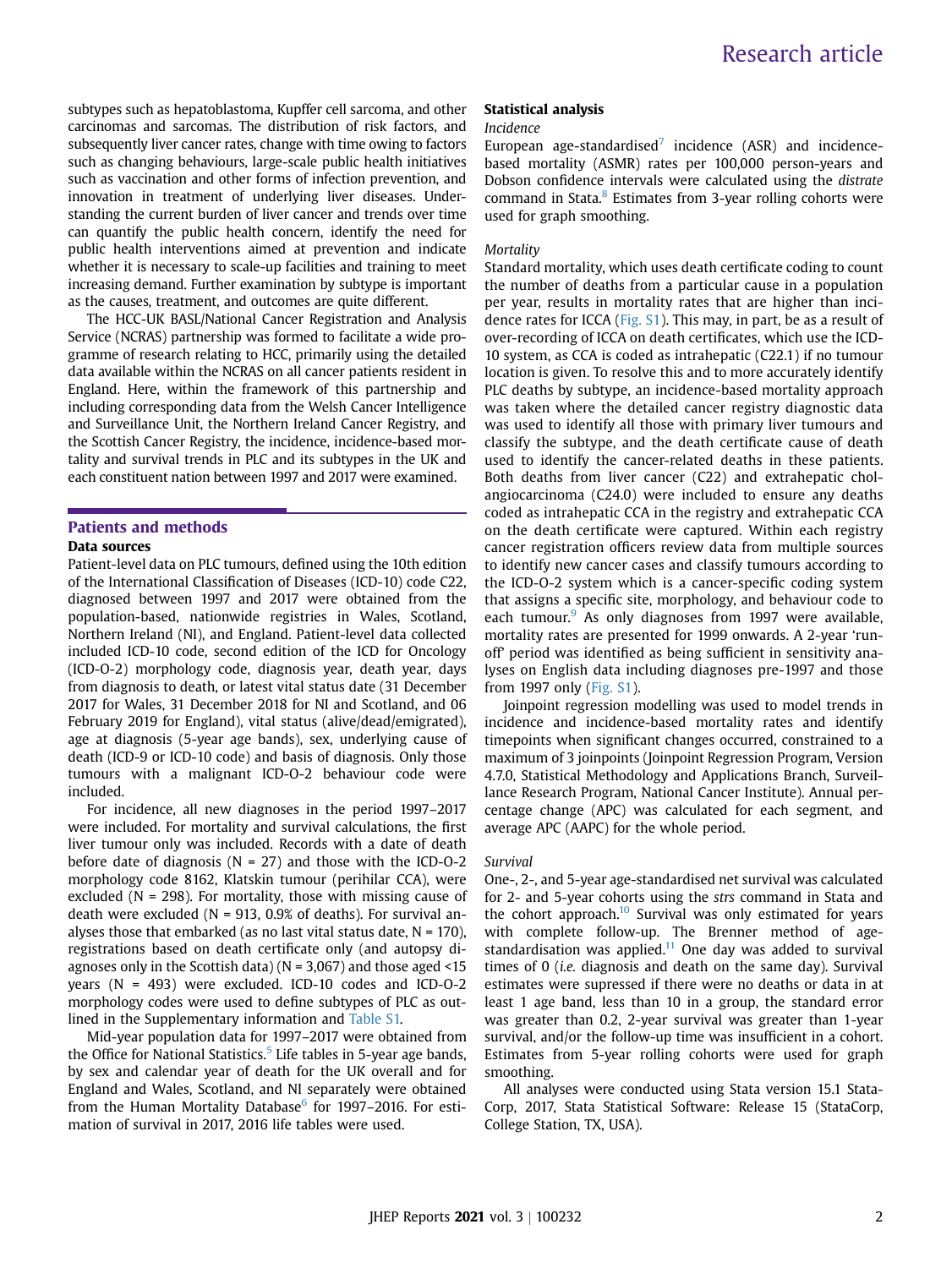# **JHEP**Reports

### **Results**

### **Overview**

Overall, in the UK 82,024 PLCs were diagnosed between 1997 and 2017 and 58,348 individuals died from their liver cancer between 1999 and 2017 [\(Table 1\)](#page-4-0). The age-standardised incidence rate for the whole period was 7.3 per 100,000. Ninety percent of PLCs occurred in those aged 50 years or older and ICCA patients were slightly older on average than HCC patients (Fig. S2). The age distribution was wide in patients with other liver tumours, reflecting the diverse tumours in this group. Over 60% of PLCs were in men (77% of HCCs, 47% of ICCAs, and 58% of other liver tumours) and PLC incidence rates were over twice as high in men than in women (10.5 vs. 4.7 per 100,000, respectively). A total of 50.5% of PLCs were HCCs (ASR 3.7 per 100,000), 37.1% were ICCAs (ASR 2.7 per 100,000), and 12.4% other or unspecified liver cancers (ASR 0.9 per 100,000). These proportions varied by nation; in Scotland and NI approximately 60% of PLCs were HCC and 30% ICCA, whereas in England and Wales approximately 50% were HCC and 40% ICCA (p for from chisquared test for difference between nations <0.001). Scotland had the highest PLC incidence rate (ASR 8.9 per 100,000) and NI the lowest (ASR 6.3 per 100,000). The overall incidence-based age-standardised mortality rate was 5.2 per 100,000. A total of 47.9% were deaths from HCCs, 42.5% from ICCA, and 9.5% from other and unspecified liver cancers. In general, mortality rates followed similar patterns to incidence (higher in men than in women and highest in Scotland and lowest in NI). However, the overall mortality rate for ICCA (2.2 per 100,000) was nearly as high as for HCC (2.5 per 100,000).

#### Trends by subtype, nation, and sex  $PIC$

In the UK, PLC incidence increased from 4.4 per 100,000 in 1997 to 9.6 in 2017, an AAPC of 4.1% (95% CI 3.4–4.7; Fig. S3 and [Table 1](#page-4-0)). The Joinpoint trend analysis indicated the fastest increase in PLC incidence in the UK was between the years 2003 and 2014 (APC 5.9% per year, 95% CI 5.3–6.4) and after this it plateaued (-1.3% per year, 95% CI -4.1 to 1.5). The pattern of a rapid increase in incidence rates then a plateau was seen in both men and women and across nations ([Fig. 1](#page-5-0)A), although in NI data were sparse and therefore trends less clear. The highest PLC incidence rates were seen in Scottish men, reaching a peak of 20.1 per 100,000 in 2013 (Table S2). The mortality rate changed from 3.3 per 100,000 in 1999 to 7.5 in 2017, increasing 5.1% per year (95% CI 4.8–5.3) until 2013 and then 2.4% per year (95% CI 1.1–3.8), not reaching plateau. As with incidence, the highest mortality rates were seen in Scottish men (ASMR in 2017: 13.9 per 100,000).

#### **HCC**

HCC incidence increased from 1.8 to 5.5 per 100,000, an AAPC increase of 5.9% per year. The fastest rate of growth was from 1997 to 2015 (APC 6.8% per year, 95% CI 6.4–7.2 UK, all persons), after which it plateaued (APC 2015–2017 -1.5%, 95% CI -8.7 to 6.3; [Table 1](#page-4-0)). When further analysed by sex, the plateau was seen mainly in men ([Table 2](#page-6-0) and [Fig. 1](#page-5-0)B), in whom rates overall were over 4 times higher than in women. For women, the best-fitting model had no joinpoints and incidence rates rose 5.7% per year from 1997 to 2017 (data not shown). The highest HCC rates were in Scottish men (peak ASR in 2013 at 15.0 per 100,000 (Table S3). The ASMR for HCC increased from 1.3 to 4.0 per 100,000 and the

#### ICCA

ICCA incidence also increased, from 1.8 to 3.3 per 100,000, an AAPC of 3.4%. The most rapid rise was 1997–2009 (APC 4.4%, 95% CI 3.6–5.3) and then this slowed to 2.0% per year (95% CI 0.8–3.2) between 2009 and 2017 [\(Table 1\)](#page-4-0). When analysed by nation this pattern was seen in England, but in other nations the ICCA rates were more variable and trends less clear [\(Fig. 1C](#page-5-0)). Incidence rates were very similar in men and women with ICCA. ASMRs were close to incidence rates (change from 1.4 to 3.0 per 100,000, AAPC 3.8% per year) and did not significantly diverge from incidence over time. Overall, ICCA incidence and mortality rates were similar in England, Scotland and Wales, but slightly lower in NI, although because of sparse data the confidence limits are wide.

#### Other and unspecified liver tumours

There was variation but no clear trend in incidence rates (ASR change 0.76–0.87, AAPC 0.3%, 95% CI -1.9 to 2.6) or mortality rates for other liver tumours (AAPC 0.1%, 95% CI -4.3 to 4.7; [Fig. 1D](#page-5-0)).

Detailed year-by-year estimates of incidence and mortality rates by nation, sex, and subtype are given in Tables S2–S5.

#### Survival

For PLC cases 1-, 2-, and 5-year net survival approximately doubled over the study period, reaching 40.6% (2013–2017), 27.2% (2012–2016) and 14.3% (2009–2013), respectively ([Table 3](#page-7-0) and [Fig. 2](#page-9-0) and S6). Survival varied by subtype; while 1-year HCC survival nearly doubled from 23.7% in 1997–2001 to 46.7% in 2013–2017, ICCA survival increased by about a third from 22.6% to 30.5% in the same period. One-year survival for other PLCs trebled, from 13.2% to 37.9%. Two- and 5-year survival change followed a similar pattern. Throughout the study period, net PLC survival appeared highest in Scotland, as it had higher HCC 1-, 2-, and 5-year survival than other nations (net 1-year HCC survival in Scotland was 52.4% in 2013–2017 compared with 46.2% in England, 42.0% in Wales, and 45.4% in NI). Although ICCA survival in the most recent cohorts were comparable between countries, NI and then England saw the largest improvements over the study period. Sex did not appear to be strongly associated with survival within subtype (Fig. S4). Complete survival estimates by sex, nation, subtype, and cohort are given in Tables S6–S8.

#### **Discussion**

#### Main findings

These results from this HCC-UK BASL/NCRAS partnership study of PLC epidemiology in the UK over 20 years show that incidence and incidence-based mortality rates from this largely preventable disease more than doubled, primarily driven by a trebling in HCC rates. The rapid rate of increase in HCC appears to have plateaued since around 2014/15. Men in Scotland had the highest HCC burden, which reached a peak ASR of 15.0 per 100,000 in 2013. ICCA incidence also increased and was the most common PLC in women. PLC survival is improving; it has more than doubled in last 20 years mainly because of the increase in HCC survival, but also an increase in the proportion of PLCs that are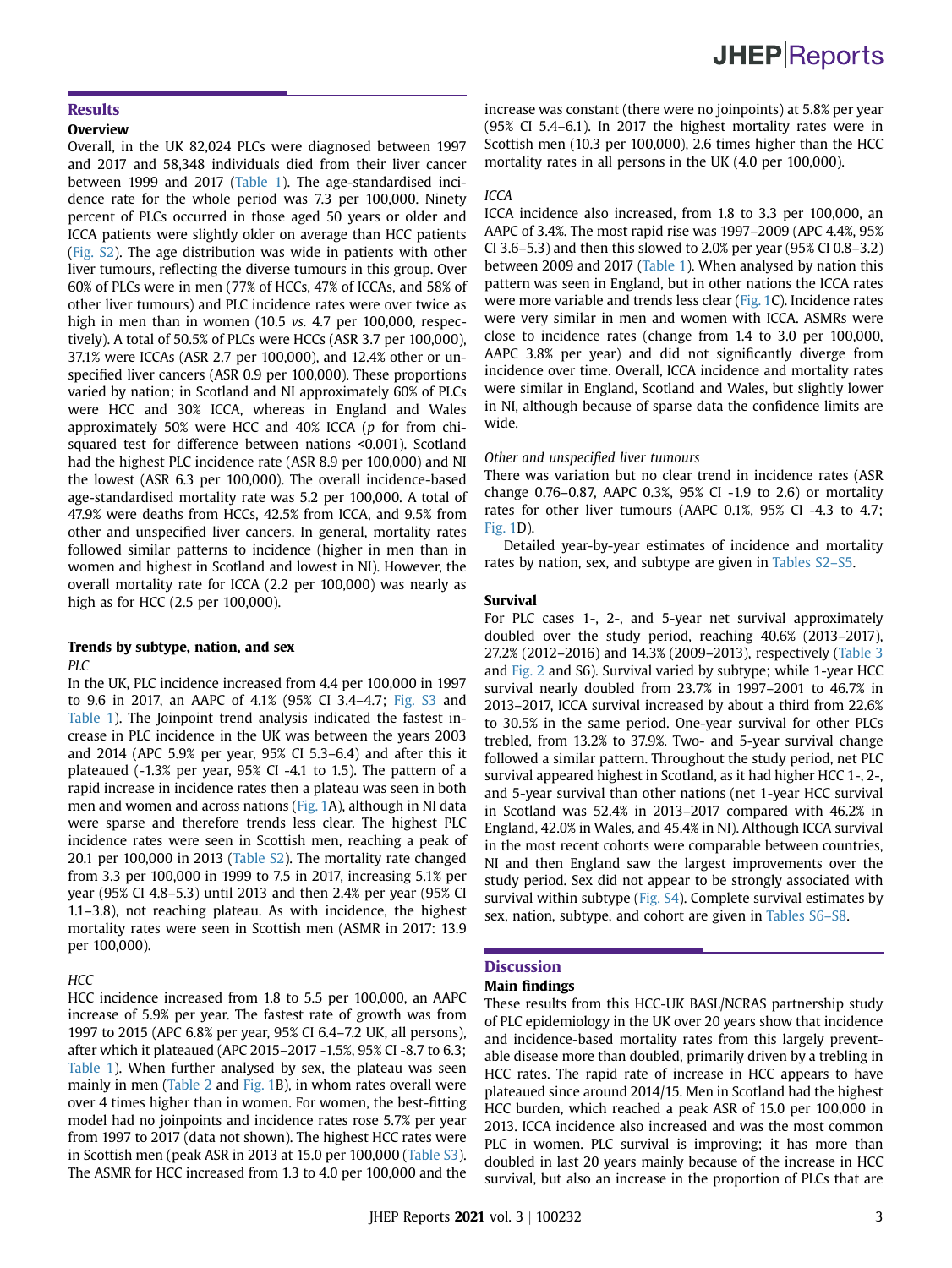<span id="page-4-0"></span>

|                     |                  |                                  |                           | Incidence                        |                                                                                                   |                                                                    |                                                                                                                       |                  |                                  |                            | Incidence-based mortality      |                                                                                      |                                                       |                                                                                                    |
|---------------------|------------------|----------------------------------|---------------------------|----------------------------------|---------------------------------------------------------------------------------------------------|--------------------------------------------------------------------|-----------------------------------------------------------------------------------------------------------------------|------------------|----------------------------------|----------------------------|--------------------------------|--------------------------------------------------------------------------------------|-------------------------------------------------------|----------------------------------------------------------------------------------------------------|
|                     | N cases          | <b>Crude rate</b><br>per 100,000 | <b>ASR</b><br>per 100,000 | 95% CI                           | <b>Time period</b>                                                                                | <b>APC</b>                                                         | 95% CI                                                                                                                | N deaths         | <b>Crude rate</b><br>per 100,000 | <b>ASMR</b><br>per 100,000 | 95% CI                         | <b>Time period</b>                                                                   | <b>APC</b>                                            | 95% CI                                                                                             |
| Overall             | 82,024           | 6.3                              | 7.3                       | $(7.2 - 7.3)$                    | AAPC 1997-2017<br>1997-2003<br>2003-2014<br>2014-2017                                             | $4.1*$<br>$3.6*$<br>$5.9*$<br>$-1.3$                               | $(3.4 - 4.7)$<br>$(2.0 - 5.1)$<br>$(5.3 - 6.4)$<br>$(-4.1 - 1.5)$                                                     | 58,348           | 4.5                              | 5.2                        | $(5.2 - 5.2)$                  | AAPC 1999-2017<br>1999-2013<br>2013-2017                                             | $4.5*$<br>$5.1*$<br>$2.4*$                            | $(4.1 - 4.8)$<br>$(4.8 - 5.3)$<br>$(1.1 - 3.8)$                                                    |
| Sex<br>Men<br>Women | 52,258<br>29,766 | 8.2<br>4.5                       | 10.5<br>4.7               | $(10.4 - 10.6)$<br>$(4.6 - 4.7)$ | AAPC 1997-2017<br>1997-2014<br>2014-2017<br>AAPC 1997-2017<br>1997-2003<br>2003-2013<br>2013-2017 | $4.5*$<br>$5.4*$<br>$-0.6$<br>$3.6*$<br>$2.6*$<br>$5.7*$<br>$-0.1$ | $(3.8 - 5.2)$<br>$(5.0 - 5.8)$<br>$(-4.6 - 3.5)$<br>$(2.9 - 4.2)$<br>$(0.9 - 4.2)$<br>$(5.0 - 6.4)$<br>$(-2.1 - 1.9)$ | 36,373<br>21,975 | 5.7<br>3.3                       | 7.4<br>3.5                 | $(7.3 - 7.5)$<br>$(3.4 - 3.5)$ | AAPC 1999-2017<br>1999-2013<br>2013-2017<br>AAPC 1999-2017<br>1999-2013<br>2013-2017 | $4.4*$<br>$4.9*$<br>$2.5*$<br>$4.2*$<br>$4.8*$<br>2.2 | $(3.9 - 4.8)$<br>$(4.6 - 5.3)$<br>$(0.8 - 4.3)$<br>$(3.7 - 4.8)$<br>$(4.4 - 5.3)$<br>$(0.0 - 4.4)$ |
| Country<br>England  | 67,177           | 6.2                              | 7.1                       | $(7.1 - 7.2)$                    | AAPC 1997-2017<br>1997-2014<br>2014-2017                                                          | $4.5*$<br>$5.4*$<br>$-0.4$                                         | $(3.8 - 5.2)$<br>$(5.0 - 5.8)$<br>$(-4.4 - 3.6)$                                                                      | 47.840           | 4.4                              | 5.1                        | $(5.1 - 5.1)$                  | AAPC 1999-2017<br>1999-2012<br>2012-2017                                             | $4.5*$<br>$5.3*$<br>$2.6*$                            | $(4.1 - 4.9)$<br>$(4.9 - 5.7)$<br>$(1.4 - 3.7)$                                                    |
| Wales               | 4,502            | 7.1                              | 7.5                       | $(7.3 - 7.8)$                    | AAPC 1997-2017<br>1997-2015<br>2015-2017                                                          | $3.2*$<br>$4.7*$<br>$-9.2$                                         | $(1.0 - 5.5)$<br>$(3.8 - 5.7)$<br>$(-27.5 - 13.7)$                                                                    | 3,232            | 5.1                              | 5.4                        | $(5.2 - 5.6)$                  | AAPC 1999-2017                                                                       | $4.0*$                                                | $(3.0 - 4.9)$                                                                                      |
| Scotland            | 8,572            | 7.9                              | 8.9                       | $(8.7 - 9.1)$                    | AAPC 1997-2017<br>1997-2010<br>2010-2013<br>2013-2017                                             | $3.7*$<br>$3.5*$<br>12.4<br>$-1.5$                                 | $(1.4 - 6.2)$<br>$(2.4 - 4.6)$<br>$(-3.6 - 31)$<br>$(-5.7 - 2.8)$                                                     | 6.087            | 5.6                              | 6.3                        | $(6.2 - 6.5)$                  | AAPC 1999-2017                                                                       | $4.7*$                                                | $(3.9 - 5.5)$                                                                                      |
| NI                  | 1,773            | 4.8                              | 6.3                       | $(6.0 - 6.6)$                    | AAPC 1997-2017                                                                                    | $4.5*$                                                             | $(3.3 - 5.8)$                                                                                                         | 1,189            | 3.2                              | 4.3                        | $(4-4.5)$                      | AAPC 1999-2017                                                                       | $5.6*$                                                | $(3.9 - 7.4)$                                                                                      |
| Subtype<br>HCC      | 41,454           | 3.2                              | 3.7                       | $(3.6 - 3.7)$                    | AAPC 1997-2017<br>1997-2015<br>2015-2017                                                          | $5.9*$<br>$6.8*$<br>$-1.5$                                         | $(5.1 - 6.7)$<br>$(6.4 - 7.2)$<br>$(-8.7 - 6.3)$                                                                      | 27,970           | 2.2                              | 2.5                        | $(2.5 - 2.5)$                  | AAPC 1999-2017                                                                       | $5.8*$                                                | $(5.4 - 6.1)$                                                                                      |
| <b>ICCA</b>         | 30,402           | 2.4                              | 2.7                       | $(2.7 - 2.8)$                    | AAPC 1997-2017<br>1997-2009<br>2009-2017                                                          | $3.4*$<br>$4.4*$<br>$2.0*$                                         | $(2.8 - 4.1)$<br>$(3.6 - 5.3)$<br>$(0.8 - 3.2)$                                                                       | 24,813           | 1.9                              | $2.2\phantom{0}$           | $(2.2 - 2.3)$                  | AAPC 1999-2017<br>1999-2009<br>2009-2017                                             | $3.8*$<br>$5.0*$<br>$2.2*$                            | $(3.3-4.3)$<br>$(4.3 - 5.8)$<br>$(1.4 - 3.0)$                                                      |
| Other               | 10,165           | 0.8                              | 0.9                       | $(0.9 - 0.9)$                    | AAPC 1997-2017<br>1997-2005<br>2005-2013<br>2013-2017                                             | 0.3<br>$-2.5$<br>$9.7*$<br>$-11.0*$                                | $(-1.9-2.6)$<br>$(-5.8 - 0.9)$<br>$(5.9 - 13.7)$<br>$(-17.3 - 4.2)$                                                   | 5,563            | 0.4                              | 0.5                        | $(0.5 - 0.5)$                  | AAPC 1999-2017<br>1999-2001<br>2001-2011<br>2011-2014<br>2014-2017                   | 0.1<br>$-16.3$<br>$3.3*$<br>13.8<br>$-10.9*$          | $(-4.3 - 4.7)$<br>$(-36.2 - 9.7)$<br>$(0.8 - 5.9)$<br>$(-8.8 - 41.9)$<br>$(-20.2 - 0.5)$           |

Table 1. Primary liver cancer age-standardised incidence and incidence-based mortality rates 1997–2017, by nation, sex, and subtype.

AAPC from best-fitting model given. If model has >1 joinpoint, APC for each time-period is also given. \*The APC or AAPC is significantly different from zero at the alpha = 0.05 level. AAPC, average annual percentage change annual percentage change; ASR, age-standardised incidence rate; ASMR, age-standardised mortality rate; HCC, hepatocellular carcinoma; ICCA, intrahepatic cholangiocarcinoma; NI, Northern Ireland.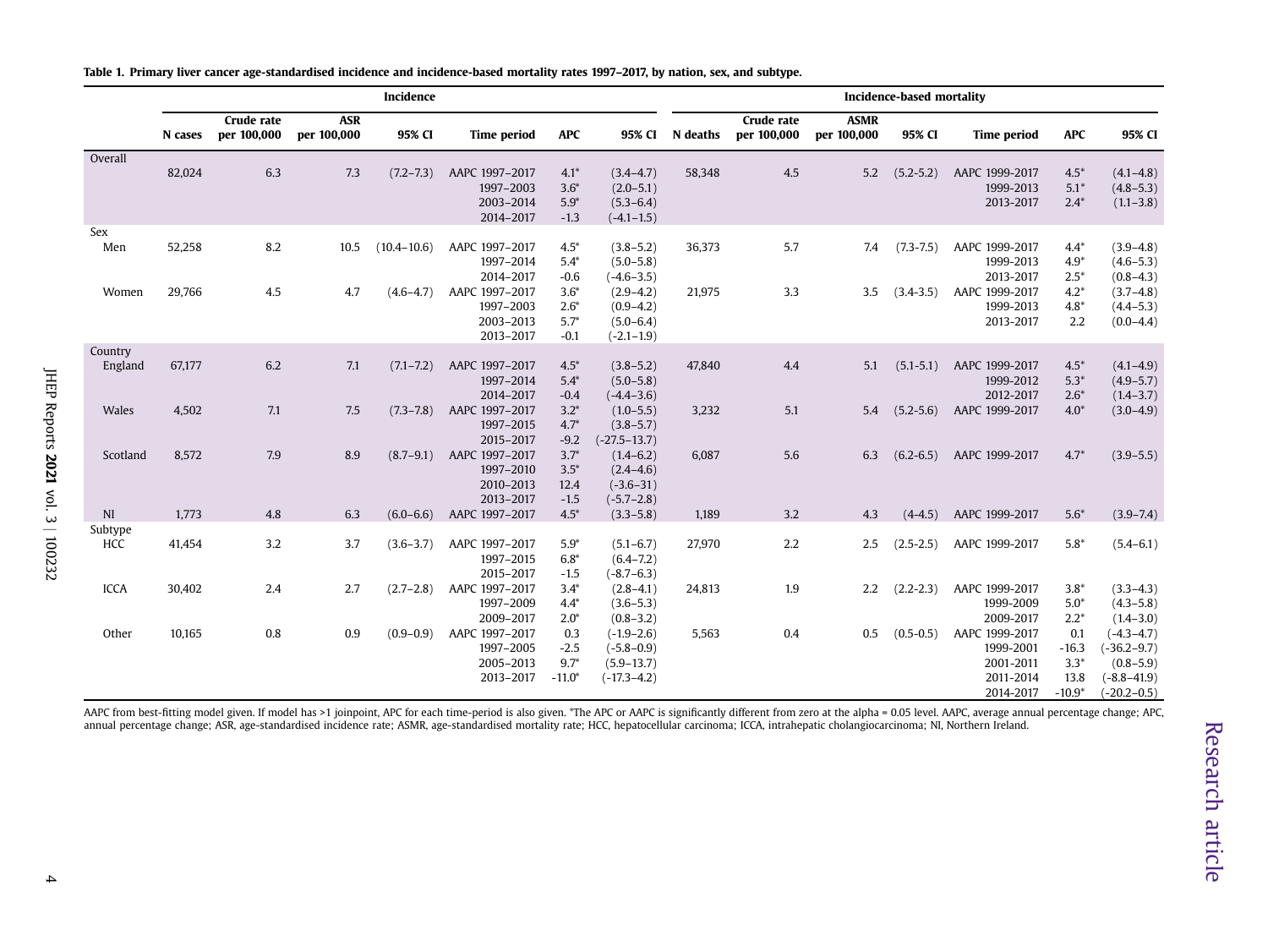# **JHEP** Reports

<span id="page-5-0"></span>

Fig. 1. Age-standardised incidence and incidence-based mortality. (A) Primary liver cancer; (B) hepatocellular carcinoma; (C) intrahepatic cholangiocarcinoma; (D) other and unspecified liver tumours. Estimates from 3-year rolling cohorts. ASR, age-standardised incidence rate per 100,000.

HCCs (as prognosis is better in HCC than other PLCs). ICCA survival did not improve as substantially, and the incidence rates remained close to mortality rates. Despite improving PLC survival, mortality increased because of increasing incidence.

### Strengths and limitations

This comprehensive analysis of the epidemiology of liver cancer in the UK over 20 years was conducted on population-level data from high quality cancer registries with near complete population coverage. It is the first study to examine PLC incidence, incidence-based mortality and survival by subtype, sex, and UK nation. Calculation of net-survival allows estimation of diseasespecific survival and age-standardisation allows comparison of survival where the background mortality may differ, e.g. across time points or regions. The incidence-based mortality method used gives a good estimation of the true mortality rates in a registry with long follow up and high and accurate populationbased coverage of all tumours, such as those in the UK. $9,12,13$  $9,12,13$  $9,12,13$  $9,12,13$ 

Patients who do not initially have their cancer registered should be picked up through death certificate only (DCO) registrations. This method permitted more specific analyses by PLC subtype by taking into account the rich diagnostic data including morphology. The main advantage of this method is that it avoids including deaths from other cancers, in particular extrahepatic CCA, that were coded as PLCs on the death certificate.

Some between-nation comparisons were not possible owing to small numbers and lack of statistical power. This was a particular problem for smaller subgroups including the 'Other' liver cancer category, and diagnoses and deaths in NI. In addition, cause of death in the data was missing for 5.5% of deaths in NI (compared with approximately 1% in other registries) therefore mortality will be underestimated. A total of 3,730 incidence cases, mainly DCO registrations, were excluded from survival analyses. These cases may have a different risk factor distribution to those that are included. Excluded cases were younger than included cases, and in England slightly more likely to be female.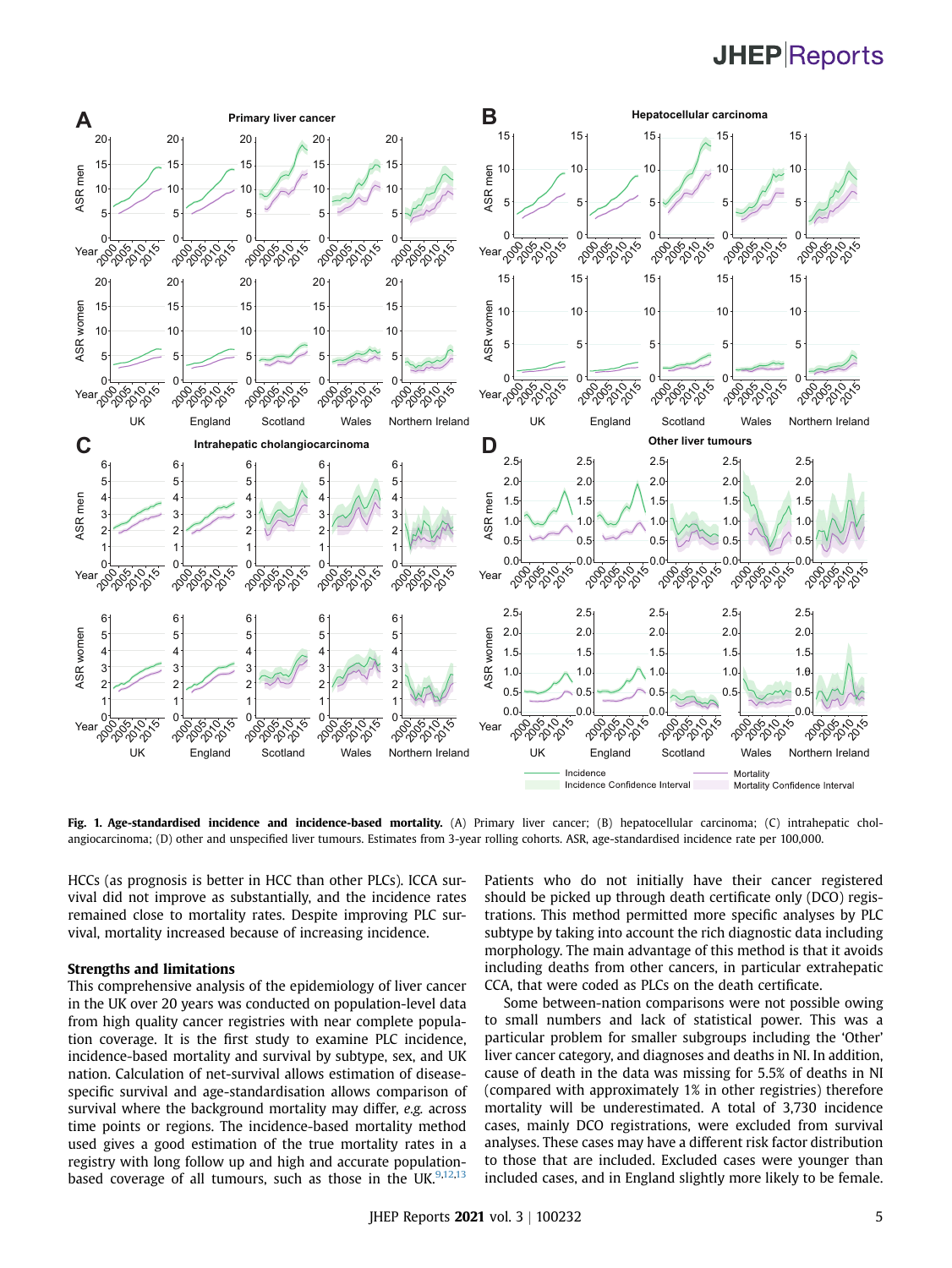|                 |         | <b>UK</b>   |                 |         | <b>England</b> |                 |                           | Incidence<br><b>Scotland</b> |                   |         | <b>Wales</b> |                  |         | Northern Ireland        |                  |
|-----------------|---------|-------------|-----------------|---------|----------------|-----------------|---------------------------|------------------------------|-------------------|---------|--------------|------------------|---------|-------------------------|------------------|
|                 | N cases | <b>ASR</b>  | 95% CI          | N cases | <b>ASR</b>     | 95% CI          | N cases                   | <b>ASR</b>                   | 95% CI            | N cases | <b>ASR</b>   | 95% CI           | N cases | <b>ASR</b>              | 95% CI           |
| <b>Persons</b>  |         |             |                 |         |                |                 |                           |                              |                   |         |              |                  |         |                         |                  |
| 1997            | 884     | 1.82        | $(1.70 - 1.94)$ | 672     | 1.66           | $(1.53 - 1.79)$ | 145                       | 3.40                         | $(2.87 - 4.00)$   | 53      | 2.00         | $(1.50 - 2.62)$  | 14      | 1.19                    | $(0.65 - 2.00)$  |
| 2007            | 1.873   | 3.54        | $(3.38 - 3.71)$ | 1,469   | 3.33           | $(3.16 - 3.50)$ | 243                       | 5.24                         | $(4.6 - 5.95)$    | 106     | 3.74         | $(3.06 - 4.53)$  | 55      | 4.21                    | $(3.17 - 5.49)$  |
| 2017            | 3,368   | 5.45        | $(5.27 - 5.64)$ | 2,711   | 5.25           | $(5.05 - 5.45)$ | 409                       | 7.71                         | $(6.98 - 8.50)$   | 169     | 5.23         | $(4.47 - 6.08)$  | 79      | 4.95                    | $(3.92 - 6.17)$  |
| Men             |         |             |                 |         |                |                 |                           |                              |                   |         |              |                  |         |                         |                  |
| 1997            | 647     | 3.03        | $(2.80 - 3.28)$ | 487     | 2.73           | $(2.49 - 2.99)$ | 111                       | 5.99                         | $(4.91 - 7.24)$   | 40      | 3.55         | $(2.53 - 4.84)$  | 9       | 1.75                    | $(0.79 - 3.35)$  |
| 2007            | 1,449   | 6.04        | $(5.73 - 6.37)$ | 1,128   | 5.63           | $(5.31 - 5.98)$ | 199                       | 9.71                         | $(8.38 - 11.19)$  | 80      | 6.12         | $(4.84 - 7.62)$  | 42      | 7.13                    | $(5.10 - 9.68)$  |
| 2017            | 2,643   | 9.22        | $(8.87 - 9.58)$ | 2,127   | 8.87           | $(8.49 - 9.26)$ | 321                       | 13.31                        | $(11.87 - 14.87)$ | 131     | 8.62         | $(7.20 - 10.24)$ | 64      | 8.66                    | $(6.65 - 11.08)$ |
| Women           |         |             |                 |         |                |                 |                           |                              |                   |         |              |                  |         |                         |                  |
| 1997            | 237     | 0.87        | $(0.77 - 0.99)$ | 185     | 0.82           | $(0.70 - 0.95)$ | 34                        | 1.43                         | $(0.99 - 2.00)$   | 13      | 0.87         | $(0.46 - 1.50)$  | 5       | 0.72                    | $(0.23 - 1.67)$  |
| 2007            | 424     | 1.45        | $(1.31 - 1.59)$ | 341     | 1.39           | $(1.25 - 1.55)$ | 44                        | 1.73                         | $(1.25 - 2.32)$   | 26      | 1.66         | $(1.08 - 2.45)$  | 13      | 1.78                    | $(0.94 - 3.05)$  |
| 2017            | 725     | 2.17        | $(2.02 - 2.34)$ | 584     | 2.09           | $(1.92 - 2.27)$ | 88                        | 3.08                         | $(2.47 - 3.80)$   | 38      | 2.19         | $(1.54 - 3.01)$  | 15      | 1.80                    | $(1.01 - 2.98)$  |
|                 |         |             |                 |         |                |                 |                           |                              |                   |         |              |                  |         |                         |                  |
|                 |         |             |                 |         |                |                 | Incidence-based mortality |                              |                   |         |              |                  |         |                         |                  |
|                 |         | <b>UK</b>   |                 |         | <b>England</b> |                 |                           | Scotland                     |                   |         | <b>Wales</b> |                  |         | <b>Northern Ireland</b> |                  |
|                 | N cases | <b>ASMR</b> | 95% CI          | N cases | <b>ASMR</b>    | 95% CI          | N cases                   | <b>ASMR</b>                  | 95% CI            | N cases | <b>ASMR</b>  | 95% CI           | N cases | <b>ASMR</b>             | 95% CI           |
|                 |         |             |                 |         |                |                 |                           |                              |                   |         |              |                  |         |                         |                  |
| Persons<br>1999 | 657     | 1.33        | $(1.23 - 1.44)$ | 520     | 1.26           | $(1.16 - 1.38)$ | 82                        | 1.95                         | $(1.55 - 2.42)$   | 43      | 1.63         | $(1.18 - 2.20)$  | 12      | 1.01                    | $(0.52 - 1.77)$  |
| 2007            | 1,278   | 2.44        | $(2.30 - 2.57)$ | 987     | 2.26           | $(2.12 - 2.40)$ | 184                       | 3.96                         | $(3.41 - 4.58)$   | 72      | 2.56         | $(2 - 3.22)$     | 35      | 2.74                    | $(1.90 - 3.82)$  |
| 2017            | 2,456   | 3.98        | $(3.82 - 4.14)$ | 1,953   | 3.79           | $(3.62 - 3.96)$ | 323                       | 6.12                         | $(5.47 - 6.83)$   | 131     | 4.01         | $(3.35 - 4.75)$  | 49      | 3.08                    | $(2.27 - 4.07)$  |
| Men             |         |             |                 |         |                |                 |                           |                              |                   |         |              |                  |         |                         |                  |
| 1999            | 463     | 2.11        | $(1.92 - 2.32)$ | 372     | 2.01           | $(1.81 - 2.23)$ | 56                        | 3.16                         | $(2.34 - 4.17)$   | 26      | 2.24         | $(1.45 - 3.29)$  | 9       | 1.75                    | $(0.77 - 3.37)$  |
| 2007            | 992     | 4.19        | $(3.93 - 4.46)$ | 764     | 3.87           | $(3.59 - 4.15)$ | 149                       | 7.29                         | $(6.14 - 8.58)$   | 52      | 4.01         | $(2.99 - 5.27)$  | 27      | 4.72                    | $(3.09 - 6.90)$  |
| 2017            | 1,918   | 6.74        | $(6.44 - 7.05)$ | 1,528   | 6.41           | $(6.09 - 6.74)$ | 244                       | 10.33                        | $(9.05 - 11.73)$  | 106     | 6.96         | $(5.69 - 8.43)$  | 40      | 5.55                    | $(3.95 - 7.57)$  |
| Women           |         |             |                 |         |                |                 |                           |                              |                   |         |              |                  |         |                         |                  |
| 1999            | 194     | 0.69        | $(0.60 - 0.80)$ | 148     | 0.64           | $(0.54 - 0.75)$ | 26                        | 1.04                         | $(0.68 - 1.52)$   | 17      | 1.12         | $(0.65 - 1.8)$   | 3       | 0.44                    | $(0.09 - 1.28)$  |
| 2007            | 286     | 0.99        | $(0.88 - 1.11)$ | 223     | 0.92           | $(0.80 - 1.05)$ | 35                        | 1.37                         | $(0.95 - 1.91)$   | 20      | 1.31         | $(0.80 - 2.03)$  | 8       | 1.14                    | $(0.49 - 2.25)$  |

<span id="page-6-0"></span>Table 2. Hepatocellular carcinoma age-standardised incidence and incidence-based mortality rates 1997–2017, by nation, sex, subtype, and year.

ASMR, age-standardised mortality rate; ASR, age-standardised incidence rate.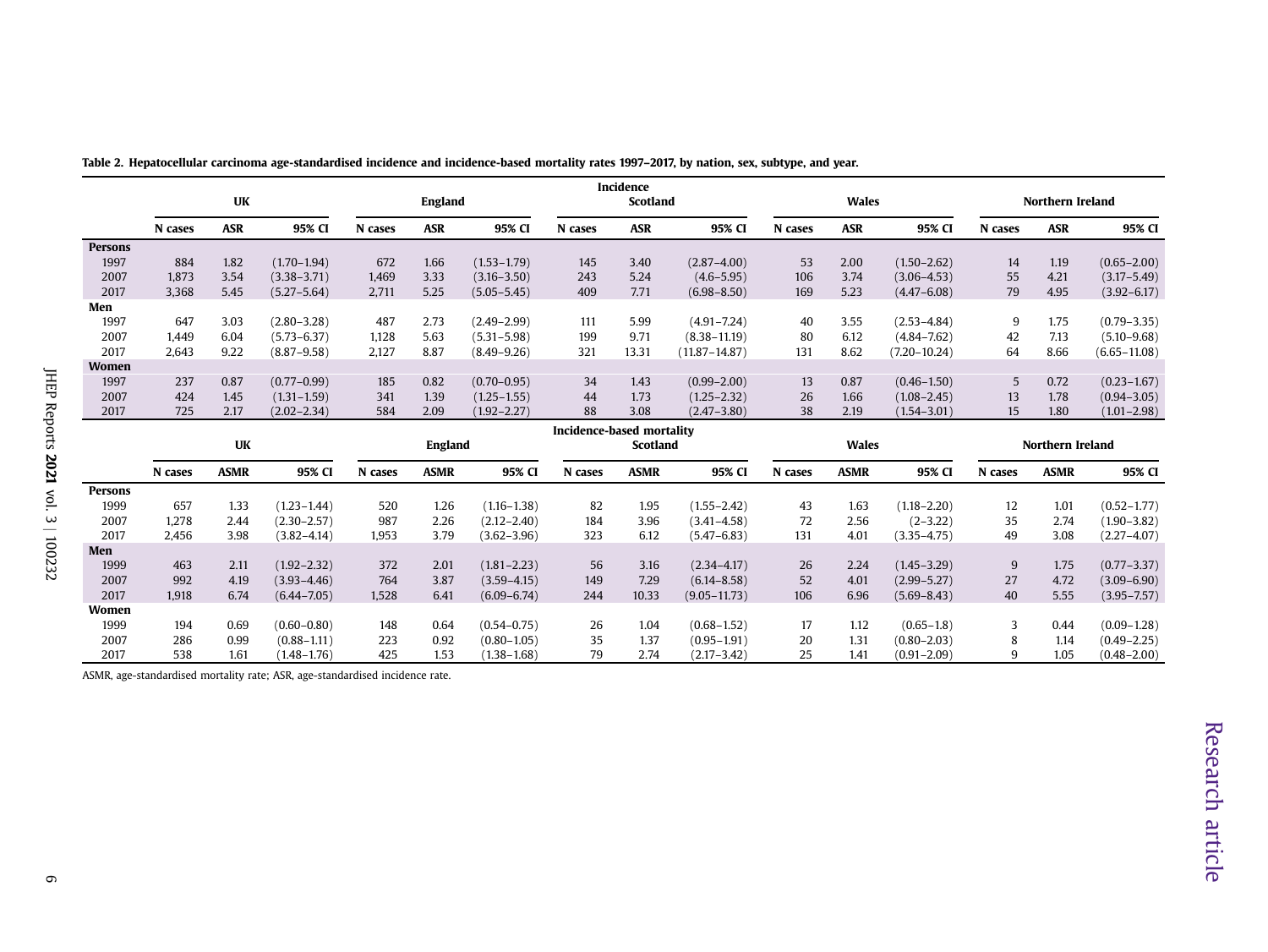|  | Table 3. Primary liver cancer age-standardised net-survival by nation, sex, subtype, and 5-year cohort. |  |  |  |  |  |  |  |  |  |  |  |  |  |  |
|--|---------------------------------------------------------------------------------------------------------|--|--|--|--|--|--|--|--|--|--|--|--|--|--|
|--|---------------------------------------------------------------------------------------------------------|--|--|--|--|--|--|--|--|--|--|--|--|--|--|

<span id="page-7-0"></span>

|                                                        |                  | <b>UK</b>            |                                    |                 | <b>England</b>                |                                    |                | <b>Scotland</b>      |                                       |              | <b>Wales</b>           |                                               |            | Northern Ireland     |                                                              |
|--------------------------------------------------------|------------------|----------------------|------------------------------------|-----------------|-------------------------------|------------------------------------|----------------|----------------------|---------------------------------------|--------------|------------------------|-----------------------------------------------|------------|----------------------|--------------------------------------------------------------|
| Cohort                                                 | N.               | Net survival         | 95% CI                             |                 | N Net survival                | 95% CI                             | N              | Net survival         | 95% CI                                |              | N Net survival         | 95% CI                                        | N          | Net survival         | 95% CI                                                       |
| 1-year survival                                        |                  |                      |                                    |                 |                               |                                    |                |                      |                                       |              |                        |                                               |            |                      |                                                              |
| PLC<br>1997-2001<br>2013-2017*                         | 11,036<br>29,029 | 21.7<br>40.6         | $(20.9 - 22.5)$<br>$(40.0 - 41.2)$ | 9,001<br>23,773 | 21.4<br>40.2                  | $(20.5 - 22.3)$<br>$(39.6 - 40.9)$ | 1,177<br>3,107 | 25.4<br>44.6         | $(22.8 - 28.0)$<br>$(42.8 - 46.4)$    | 632<br>1,487 | 20.7<br>37.7           | $(17.5 - 24)$<br>$(35.2 - 40.3)$              | 226<br>656 | 18.6<br>39.9         | $(13.8 - 24.1)$<br>$(36.0 - 43.7)$                           |
| Total change                                           |                  | 18.9                 |                                    |                 | 18.8                          |                                    |                | 19.2                 |                                       |              | 17.0                   |                                               |            | 21.3                 |                                                              |
| <b>HCC</b>                                             |                  |                      |                                    |                 |                               |                                    |                |                      |                                       |              |                        |                                               |            |                      |                                                              |
| 1997-2001<br>2013-2017*<br>Total change                | 4,757<br>16,091  | 23.7<br>46.7<br>23.0 | $(22.5 - 24.9)$<br>$(45.9 - 47.5)$ | 3.865<br>12,781 | 23.6<br>46.2<br>22.6          | $(22.3 - 25.0)$<br>$(45.3 - 47.1)$ | 564<br>2,052   | 27.3<br>52.4<br>25.1 | $(23.6 - 31.1)$<br>$(50.1 - 54.6)$    | 239<br>808   | 17.8<br>42.0<br>24.2   | $(13.2 - 23)$<br>$(38.5 - 45.5)$              | 89<br>432  | 21.1<br>45.4<br>24.3 | $(13.2 - 30.3)$<br>$(40.5 - 50.1)$                           |
| <b>ICCA</b>                                            |                  |                      |                                    |                 |                               |                                    |                |                      |                                       |              |                        |                                               |            |                      |                                                              |
| 1997-2001<br>2013-2017*<br>Total change                | 4,573<br>9,795   | 22.6<br>30.5<br>7.9  | $(21.4 - 23.9)$<br>$(29.6 - 31.4)$ | 3,711<br>8,109  | 22.2<br>30.7<br>8.5           | $(20.9 - 23.6)$<br>$(29.7 - 31.7)$ | 488<br>958     | 25.3<br>28.5<br>3.2  | $(21.4 - 29.4)$<br>$(25.6 - 31.5)$    | 264<br>568   | 26.6<br>30.9<br>4.3    | $(21.3 - 32.2)$<br>$(27.1 - 34.9)$            | 110<br>173 | 14.6<br>28.3<br>13.7 | $(8.7 - 22.1)$<br>$(21.6 - 35.3)$                            |
| Other<br>1997-2001<br>2013-2017*<br>Total change       | 1,648<br>3,065   | 13.2<br>37.9<br>24.7 | $(11.6 - 14.9)$<br>$(36.1 - 39.6)$ | 1,397<br>2,831  | 12.9<br>38.2<br>25.3          | $(11.2 - 14.8)$<br>$(36.3 - 40.0)$ | 108            | 15.5                 | $(9.3 - 23.2)$<br>Insuff<br><b>NC</b> | 117<br>102   | 15.9<br>41.3<br>25.4   | $(9.8 - 23.2)$<br>$(31.4 - 51.1)$             | 26<br>50   | 13.2<br>27.5<br>14.3 | $(3.6 - 29.2)$<br>$(15.8 - 40.7)$                            |
| 2-year survival                                        |                  |                      |                                    |                 |                               |                                    |                |                      |                                       |              |                        |                                               |            |                      |                                                              |
| PLC<br>1997-2001<br>2012-2016*<br>Total change         | 2,300<br>10,753  | 12.8<br>27.2<br>14.4 | $(12.1 - 13.4)$<br>$(26.6 - 27.7)$ | 1,848<br>8.686  | 12.7<br>26.7<br>14.0          | $(12-13.4)$<br>$(26.1 - 27.3)$     | 286<br>1,286   | 13.6<br>31.4<br>17.8 | $(11.6 - 15.8)$<br>$(29.7 - 33.2)$    | 126<br>530   | 13.7<br>25.3<br>11.6   | $(11.1 - 16.6)$<br>$(23.0 - 27.7)$            | 41<br>241  | 7.0<br>26.1<br>19.1  | $(4.1 - 11.1)$<br>$(22.6 - 29.7)$                            |
| HCC<br>1997-2001<br>2012-2016*<br>Total change         | 1,085<br>6,783   | 15.4<br>33.8<br>18.4 | $(14.3 - 16.5)$<br>$(33.0 - 34.6)$ | 879<br>5,277    | 15.5<br>33.1<br>17.6          | $(14.3 - 16.7)$<br>$(32.2 - 34.0)$ | 148<br>1,002   | 15.6<br>39.7<br>24.1 | $(12.6 - 18.9)$<br>$(37.4 - 42.0)$    | 41<br>326    | 12.2<br>32.1<br>19.9   | $(8.3 - 16.9)$<br>$(28.7 - 35.5)$             | 18<br>185  | 11.6<br>31.4<br>19.8 | $(5.7 - 19.8)$<br>$(26.8 - 36)$                              |
| <b>ICCA</b><br>1997-2001<br>2012-2016*<br>Total change | 993<br>2,739     | 11.0<br>15.8<br>4.8  | $(10.1 - 12.0)$<br>$(15.0 - 16.6)$ | 791<br>2,273    | 10.7<br>16.1<br>5.4           | $(9.7 - 11.8)$<br>$(15.3 - 17)$    | 118<br>255     | 11.9<br>13.4<br>1.5  | $(9.1 - 15.1)$<br>$(11.2 - 15.8)$     | 67<br>157    | 18.7<br>14.1<br>$-4.6$ | $(14.0 - 23.8)$<br>$(11.3 - 17.3)$            | 15<br>42   | 2.4<br>14.6<br>12.2  | $(0.6 - 7.0)$<br>$(9.4 - 20.8)$                              |
| Other<br>1997-2001<br>2012-2016*<br>Total change       | 208<br>1,139     | 8.5<br>24.4<br>15.9  | $(7.1 - 9.9)$<br>$(22.9 - 26)$     | 172<br>1,066    | 8.7<br>24.5<br>15.8           | $(7.2 - 10.3)$<br>$(22.9 - 26.2)$  | 16<br>14       | 7.0<br>12.7<br>5.7   | $(3.1 - 13.1)$<br>$(6.1 - 21.9)$      | 40           | 32.6                   | 2 year>1 year<br>$(23.1 - 42.5)$<br><b>NC</b> | 18         | 10.0                 | < 10<br>$(3.3 - 21.4)$<br>NC                                 |
| 5-year survival                                        |                  |                      |                                    |                 |                               |                                    |                |                      |                                       |              |                        |                                               |            |                      |                                                              |
| PLC<br>1997-2001<br>2009-2013*<br>Total change         | 1,300<br>5,018   | 7.2<br>14.3<br>7.1   | $(6.7 - 7.8)$<br>$(13.8 - 14.8)$   | 1,053<br>3,975  | $\overline{7}$<br>13.9<br>6.9 | $(6.4 - 7.6)$<br>$(13.3 - 14.4)$   | 146<br>647     | 8.5<br>18.4<br>9.9   | $(6.8 - 10.5)$<br>$(16.6 - 20.2)$     | 81<br>253    | 9.1<br>14.0<br>4.9     | $(6.8 - 11.8)$<br>$(11.9 - 16.3)$             | 14<br>123  | 3.8<br>14.2<br>10.4  | $(1.6 - 7.5)$<br>$(11.0 - 17.9)$<br>(continued on next page) |

**JHEP** Reports

JHEP Reports 2021 vol. 3 | 100232 JHEP Reports **2021** vol. 3 | 100232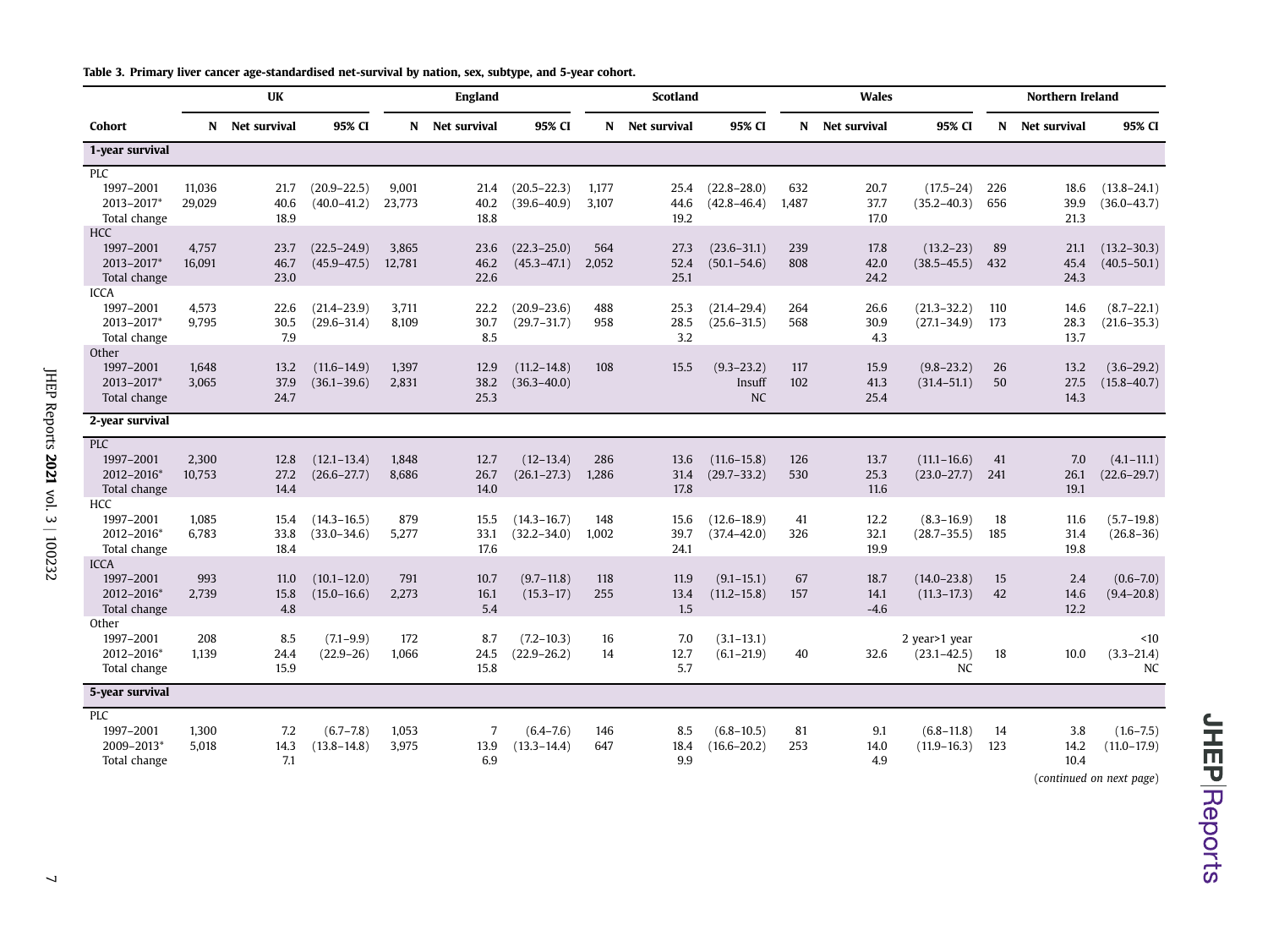| ı<br>t |
|--------|
|        |
|        |
|        |
|        |
|        |
|        |
|        |
|        |
|        |
|        |
|        |
|        |
|        |
|        |
|        |
|        |
|        |
|        |
|        |
|        |
|        |
|        |
|        |

|                                                                                                                                                                                                                                                                                                                             |       |                |                      |       | England                |                 |     | Scotland      |                     |              | <b>Wales</b>                                                                                                        |                 |                 | Northern Ireland |                      |
|-----------------------------------------------------------------------------------------------------------------------------------------------------------------------------------------------------------------------------------------------------------------------------------------------------------------------------|-------|----------------|----------------------|-------|------------------------|-----------------|-----|---------------|---------------------|--------------|---------------------------------------------------------------------------------------------------------------------|-----------------|-----------------|------------------|----------------------|
| Cohort                                                                                                                                                                                                                                                                                                                      |       | N Net survival | 95% CI               | Z     | survival<br><b>Net</b> | 95% CI          | Z   | Net survival  | 95% CI              | Z            | Net survival                                                                                                        | 95% CI          |                 | Net survival     | 95% CI               |
|                                                                                                                                                                                                                                                                                                                             |       |                |                      |       |                        |                 |     |               |                     |              |                                                                                                                     |                 |                 |                  |                      |
| 1997-2001                                                                                                                                                                                                                                                                                                                   | 675   |                | $(8.5 - 10.4)$       | 552   |                        | $(8.2 - 10.3)$  | 80  |               | $10.8$ $(8.1-14.1)$ | 27           | 8.7                                                                                                                 | $(5.3 - 13.2)$  |                 |                  | 5 <sub>0</sub>       |
| 2009-2013*                                                                                                                                                                                                                                                                                                                  | 3,172 | 18.3           | $(17.5 - 19.1)$      | 2,386 | 17.6                   | $(16.7 - 18.5)$ | 514 | 23.9          | $(21.5 - 26.4)$     | 169          | 172                                                                                                                 | $(14.0 - 20.7)$ | 88              |                  | $16.5$ $(12.2-21.4)$ |
| Total change                                                                                                                                                                                                                                                                                                                |       |                |                      |       | 83                     |                 |     | 13.1          |                     |              | 8.5                                                                                                                 |                 |                 |                  | ¥                    |
| LCA                                                                                                                                                                                                                                                                                                                         |       |                |                      |       |                        |                 |     |               |                     |              |                                                                                                                     |                 |                 |                  |                      |
| 1997-2001                                                                                                                                                                                                                                                                                                                   | 464   |                | $(3.8 - 5.1)$        | 367   |                        | $(3.5 - 5.0)$   | S   | 4.6           | $(2.8 - 7.2)$       | 46           | 9.8                                                                                                                 | $(6.3 - 14.2)$  |                 |                  | $\frac{1}{2}$        |
| 2009-2013*                                                                                                                                                                                                                                                                                                                  | ,088  |                | $(5.6 - 6.7)$        | 890   | G.O                    | $(5.4 - 6.7)$   | 108 | 5.2           | $(3.6 - 7.2)$       | 5            | 8.0                                                                                                                 | $(5.6 - 10.9)$  | ដ               | 7.8              | $(3.6 - 14.2)$       |
| Total change                                                                                                                                                                                                                                                                                                                |       |                |                      |       |                        |                 |     | $\frac{6}{5}$ |                     |              | $-18$                                                                                                               |                 |                 |                  | ¥                    |
| <b>Other</b>                                                                                                                                                                                                                                                                                                                |       |                |                      |       |                        |                 |     |               |                     |              |                                                                                                                     |                 |                 |                  |                      |
| 1997-2001                                                                                                                                                                                                                                                                                                                   | 128   |                | $(4.5 - 7.0)$        |       |                        | $(4.2 - 6.8)$   |     |               | $\leq 10$           |              | 9.7                                                                                                                 | $(4.6 - 17.3)$  |                 |                  | SE>0.2               |
| 2009-2013*                                                                                                                                                                                                                                                                                                                  | 651   |                | $17.3$ $(15.8-19.0)$ | 607   | 17.7                   | $(16.0 - 19.4)$ |     |               | 10                  | $\mathbf{D}$ | 23.3                                                                                                                | $13.2 - 35.4$   | $\overline{13}$ | 19.2             | $(10.0 - 31.0)$      |
| Total change                                                                                                                                                                                                                                                                                                                |       |                |                      |       | 12.4                   |                 |     |               | $\geq$              |              | 13.6                                                                                                                |                 |                 |                  | $\geq$               |
| <sup>*1</sup> year earlier for Wales (i.e. 2012-2016 for 1-year survival, 2011-2015 for 2-year, and 2008-2012 for 5-year). Suppressed results: Insuff, no deaths or data in at least 1 age band; <10, less than 10 cases in total; SE ><br>greater than 0.2; 2 year>1 year, 2-year survival longer than 1-year survival. HC |       |                |                      |       |                        |                 |     |               |                     |              | C, hepatocellular carcinoma; ICCA, intrahepatic cholangiocarcinoma; NC, not calculatable; PLC, primary liver cancer |                 |                 |                  |                      |

Research article

The liver is a common site of metastases and registry staff are trained to identify primary from secondary disease using multiple data sources, however, in some cases this may not have been possible and therefore some cancers included (particularly in the 'Other' category), may actually have been metastases incorrectly recorded as liver primaries. This would result in an overestimation of incidence and mortality; however, this would be less than standard mortality estimations that rely on death certificate information only. It is also possible some in the 'Other' category are actually HCCs or ICCAs with insufficient information provided to categorise them correctly at registration. Diagnosis is more likely to be based on the death certificate only in this category. Additionally, when English data records were linked to hospital episodes statistics data, 25% of other liver tumours were identified as having cirrhosis (compared with 57% of HCCs and 11% % of ICCAs, method detailed in Driver *et al.*<sup>[14](#page-11-0)</sup>). This indicates there are likely to be some HCCs in this category, but this will not account for all unspecified liver tumours.

In the ICD-10 coding system, there is currently no specific code for perihilar CCA (frequently cited as the most common subtype of CCA, followed by distal, and then intrahepatic $15,16$  $15,16$ ). There is a specific morphology code in ICD-O-2 (8162), which can be mapped to either C22.1 or C24, but it is rarely used. All 298 ICCA tumours with this code were excluded, however, as 75% of all CCAs in the English registry are coded as intrahepatic it is likely many perihilar CCAs remain included. This makes comparison of ICCA rates in other countries that systematically code perihilar as extrahepatic challenging.[17](#page-11-3) The NI cancer registry is more likely to code CCA as extrahepatic than the English cancer registry (65% of all CCAs in NI vs. 25% in England) therefore the lower rates of ICCA, and hence overall PLC, apparent in NI are likely as a result of differences in coding. The WHO Classification of tumours recommended the addition of C24.3 to ICD-O-2 for perihilar CCA, and this has been adopted by the English, Welsh, and NI cancer registries for data from 2018.

### Interpretation and comparison with other studies

The high increase in rates of liver cancer found here are in line with estimates from global studies, which found the annual percentage change in the UK to be amongst the highest in the world.<sup>[2,](#page-10-1)18-[20](#page-11-4)</sup> This increase in PLC incidence and mortality, in particular for HCC, mirror the substantial increase in cirrhosis $^{21}$  $^{21}$  $^{21}$ and liver disease mortality<sup>[22](#page-11-6)</sup> over this time. The risk factors for liver disease and HCC are well-established, and geographical and temporal variation in their distribution largely explain differ-ences in PLC rates between countries and over time.<sup>[2](#page-10-1)</sup> An extensive analysis of the leading causes of PLC worldwide found in the UK in 2016 these were, in descending order, hepatitis C (HCV), alcohol consumption, 'other causes', and hepatitis  $B<sup>2</sup>$  $B<sup>2</sup>$  $B<sup>2</sup>$ . This penultimate category, which includes metabolic factors such as obesity, diabetes, and non-alcoholic fatty liver disease (NAFLD) alongside other factors such as aflatoxin B1 and tobacco, was the fastest growing category. Although the relative risk of HCC from obesity and alcohol are lower than for viral hepatitis, these factors are more prevalent in the population and therefore are responsible for a substantial proportion of cases.<sup>[23](#page-11-7)</sup> The proportion of individuals with obesity or diabetes has increased sub-stantially over this period.<sup>[24](#page-11-8)</sup> The timing of the plateau in HCC incidence has coincided with the era of direct acting antivirals (DAAs – highly potent and well-tolerated drugs for the treatment of HCV). $25$  The rate of transplants as a result of cirrhosis or HCC caused by HCV in the UK also declined around this time,  $26$  as did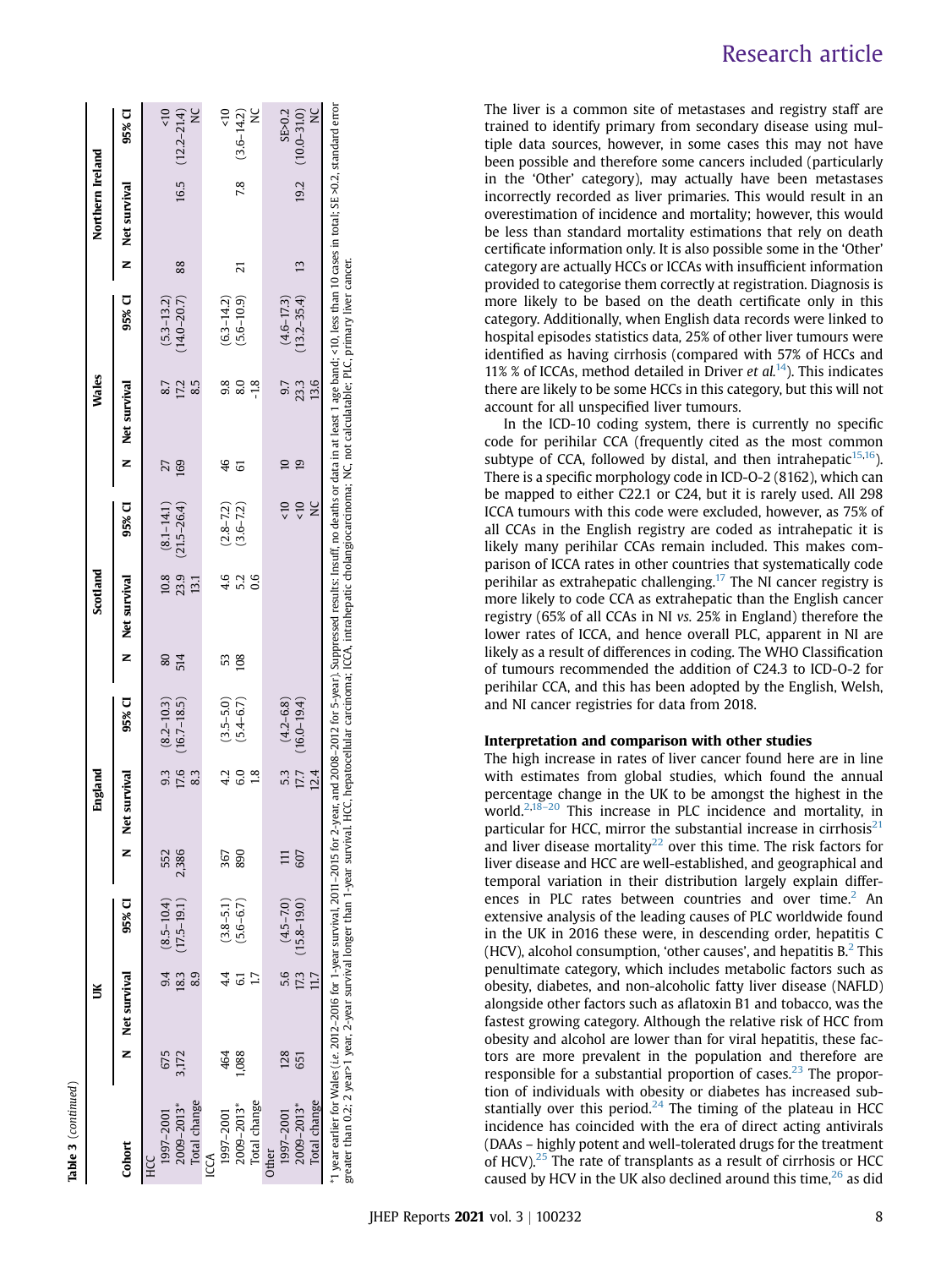# **JHEP**Reports

<span id="page-9-0"></span>

Fig. 2. Age-standardised net-survival in all persons by nation and subtype. (A) Primary liver cancer; (B) hepatocellular carcinoma; (C) intrahepatic cholangiocarcinoma; (D) other and unspecified liver tumours. Estimates from 5-year rolling cohorts.

the rate of HCV-related mortality in England.<sup>[27](#page-11-11)</sup> Data from the US have shown sustained virologic response induced by DAAs to be associated with an approximately 70% reduced risk of de novo HCC in HCV-infected patients.<sup>[28,](#page-11-12)[29](#page-11-13)</sup> An Australian study also reported a plateau in the incidence of HCC in patients with HCV in the DAA-era.<sup>[30](#page-11-14)</sup> However, in the US incidence rates of HCC have plateaued since 2013, and DAAs were not available until late 2014, suggesting other factors may be involved. Heavy drink- $ing^{32}$  $ing^{32}$  $ing^{32}$  and HCV infection<sup>[33](#page-11-17)</sup> are more prevalent in Scotland, particularly in men, and may explain the higher HCC incidence rates seen. The concurrent increase in HCC and ICCA incidence points to some shared risk factors. Cirrhosis substantially increases risk of ICCA (odds ratio 15.3), therefore the increase in liver disease in the UK may explain some of the rise in ICCA.

EUROCARE-5 explored relative survival following a PLC diagnosis in Europe between 1999 and  $2007<sup>4</sup>$  As with our figures for this period, 1-year survival was found to be between 20% and 30% and 5-year survival to be below 10%, which was around the European average. Although some improvements in survival were seen over the EUROCARE-5 study duration, our findings indicate substantially greater improvement in the past 10 years. The improvement in short-, medium-, and longer-term HCC

survival suggests a migration to earlier stage at presentation and/ or improvements in treatments, both curative and palliative. There have been many advances in treatment options over the past 20 years, including in systemic chemotherapy such as sorafenib, multiple embolization, and ablation techniques, and innovation and increase in the number of liver transplantations, which offers a cure to both the cancer and the underlying liver disease. During this time clinical decision-making in cancer care has increasingly shifted to multidisciplinary teams, which has been attributed as a factor improving survival for other cancers.[37,](#page-11-21)[38](#page-11-22) The proportion of cancers diagnosed via surveillance may have increased over this period. Earlier stage at diagnosis as a result of surveillance could both artefactually increase survival through lead-time bias and genuinely increase it through identification of tumours when both the stage of the cancer and the liver disease are favourable to curative treatment.<sup>39</sup> Despite improvements, 1-year net survival in the UK remains below 50%. ICCA survival has not improved dramatically and remains poor at 30%; the majority of ICCA cases occur in patients with no known risk factors, early disease is asymptomatic and specific and sensitive markers of early disease do not yet exist, making surveillance and early diagnosis challenging. There are fewer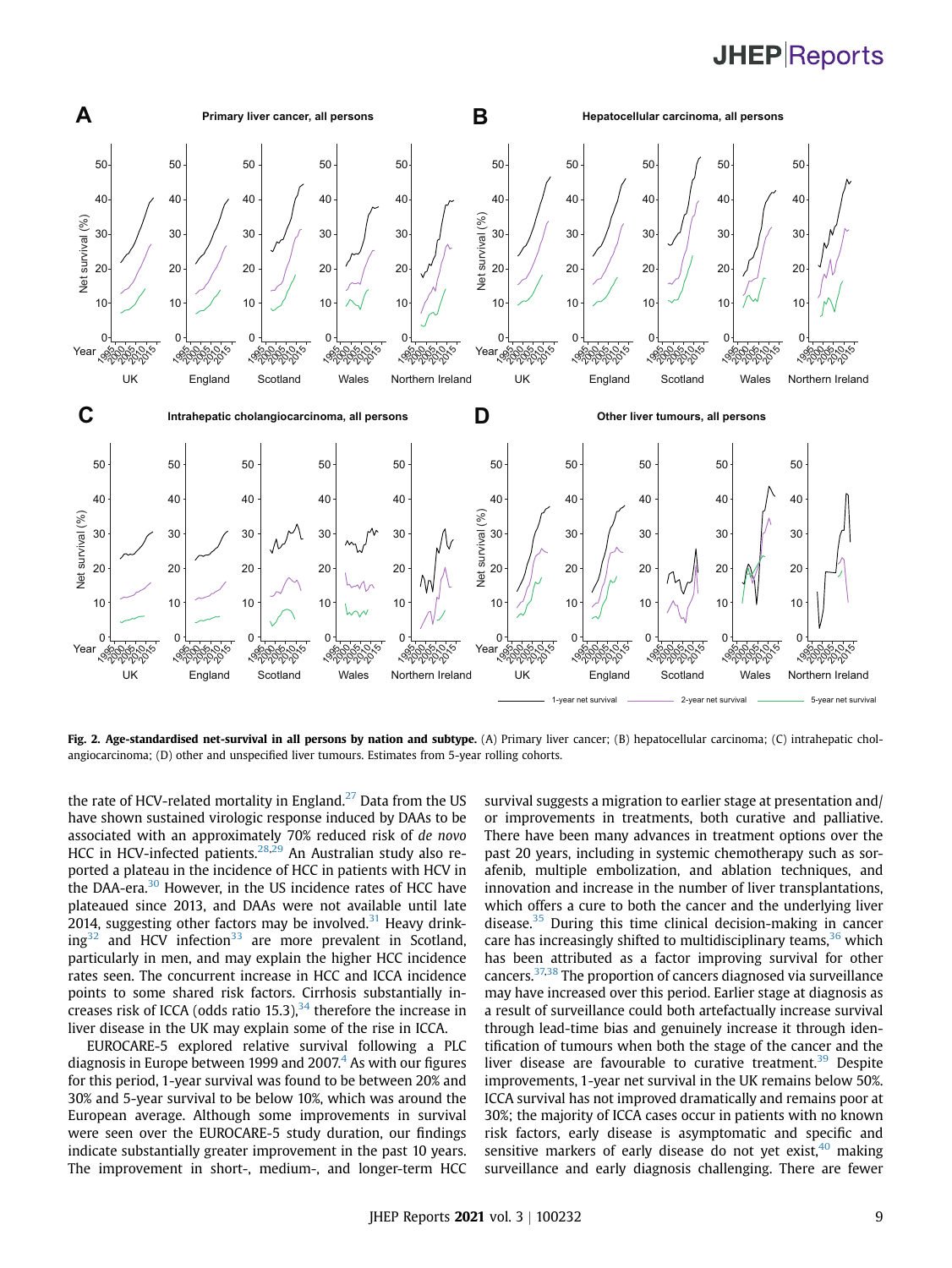# Research article

curative treatment options as liver transplant is not yet recommended for ICCA although trials are ongoing. Additionally, survival following treatments such as resection or chemotherapy is lower than for HCC.

#### **Conclusions**

Liver cancer risk factors are largely modifiable and therefore prevention is possible through lifestyle modifications, vaccination programs, and widespread, effective treatment for HCV. The effect of the latter already appears to be visible. However, as

#### Abbreviations

AAPC, average annual percentage change; APC, annual percentage change; ASMR, age-standardised mortality rate; ASR, age-standardised incidence rate; BASL, British Association for the Study of the Liver; DAA, direct-acting antivirals; DCO, death certificate only; HCC, hepatocellular carcinoma HCV, hepatitis C virus; ICCA, intrahepatic cholangiocarcinoma; ICD-10, International Classification of Diseases 10th Edition; ICD-O, International Classification of Diseases for Oncology; NAFLD, non-alcoholic fatty liver disease; NCRAS, National Cancer Registration and Analysis Service; NI, Northern Ireland; PLC, primary liver cancer.

#### Financial support

This work was supported by the British Association for the Study of the Liver, which received an unrestricted and unconditional award from BTG International Ltd (grant number 52733 1 0). BTG did not have any input into the study design, data collection, analysis or interpretation of the data, writing of the manuscript, review of the manuscript, the decision to submit the manuscript, or the writing of this statement.

#### Conflict of interest

All of the authors completed the ICMJE uniform disclosure form; GA, AM, DT, DH, DW, TGB, and RJD have nothing to disclose. During the conduct of the study, AB reports grants from BTG International Ltd. Outside of the submitted work TJSC reports grants from Sirtex, Bristol-Myers-Squibb, and Bayer and personal fees from Eisai pharmaceuticals, Bayer, AstraZeneca, and Roche. IAR reports personal fees from Roche and Abbvie, outside the submitted work.

Please refer to the accompanying ICMJE disclosure forms for further details.

#### Authors' contributions

Acquired the data, performed the data analyses and drafted the manuscript: AB

Contributed to the development of the study design, interpretation of the results, and critical revision of the manuscript: all authors

Read and approved the final submitted version of the manuscript: all authors

#### Data availability

Data are available from the contributing cancer registries provided there is a justified purpose for the data release, and that there is an appropriate legal basis with safeguards in place to protect the data. Dependent on the request, ethical approval may be required: The National Cancer Registration and Analysis Service, Public Health England; The Welsh Cancer Intelligence and Surveillance Unit, Health Intelligence Division, Public Health Wales; The Scottish Cancer Registry, Information Services Division; The NI Cancer Registry, Queens University, Belfast.

#### Acknowledgements

HCC-UK BASL/NCRAS Partnership Steering Group: Anya Burton, Aileen Marshall, Graeme Alexander, Ian Rowe, Robert J. Driver, Vinay Kumar, Tim Cross, Katherine Cullen, Rhys Pockett, Tom Bird, Dyfed W. Huws, Anna Gavin, Daniela Tataru, Lizz Paley, David Wallace, and Guruprasad Aithal, BASL president. NCRAS advisor: Sean McPhail. Cancer data sources: Data

other risk factors such as obesity and diabetes continue to rise and alcohol misuse remains prevalent in the UK, it is unlikely the considerable burden of liver disease and consequently liver cancer will abate. Although substantial improvements in survival have been made, most likely as a result of the multiple innovations in treatments in this field, over half of patients are not alive after 1 year. Reducing incidence through prevention, and further progress in identifying those most at risk, and finding tumours earlier, at a treatable stage, is needed.

for this study are based on patient-level information collected by the NHS, as part of the care and support of cancer patients. The data is collated, maintained, and quality assured by the: National Cancer Registration and Analysis Service, which is part of Public Health England (PHE); Welsh Cancer Intelligence and Surveillance Unit, Health Intelligence Division, Public Health Wales: Scottish Cancer Registry, Information Services Division; and NI Cancer Registry, funded by The Public Health Agency for Northern Ireland.

#### Supplementary data

Supplementary data to this article can be found at [https://doi.org/10.1](https://doi.org/10.1016/j.jhepr.2021.100232) [016/j.jhepr.2021.100232](https://doi.org/10.1016/j.jhepr.2021.100232).

#### References

- <span id="page-10-0"></span>[1] GLOBOCAN 2012 v1.0, Cancer Incidence and Mortality Worldwide: IARC CancerBase No. 11. International Agency for Research on Cancer; 2013. Available from: [http://globocan.iarc.fr.](http://globocan.iarc.fr) [Accessed 28 December 2017].
- <span id="page-10-1"></span>[2] [Liu Z, Jiang Y, Yuan H, Fang Q, Cai N, Suo C, et al. The trends in incidence of](http://refhub.elsevier.com/S2589-5559(21)00008-2/sref2) [primary liver cancer caused by speci](http://refhub.elsevier.com/S2589-5559(21)00008-2/sref2)fic etiologies: results from the Global [Burden of Disease Study 2016 and implications for liver cancer preven](http://refhub.elsevier.com/S2589-5559(21)00008-2/sref2)[tion. J Hepatol 2019;70:674](http://refhub.elsevier.com/S2589-5559(21)00008-2/sref2)–683.
- <span id="page-10-2"></span>[3] [Smittenaar CR, Petersen KA, Stewart K, Moitt N. Cancer incidence and](http://refhub.elsevier.com/S2589-5559(21)00008-2/sref3) [mortality projections in the UK until 2035. Br J Cancer 2016;115:1147](http://refhub.elsevier.com/S2589-5559(21)00008-2/sref3)– [1155](http://refhub.elsevier.com/S2589-5559(21)00008-2/sref3).
- <span id="page-10-3"></span>[4] [Lepage C, Capocaccia R, Hackl M, Lemmens V, Molina E, Pierannunzio D,](http://refhub.elsevier.com/S2589-5559(21)00008-2/sref4) [et al. Survival in patients with primary liver cancer, gallbladder and](http://refhub.elsevier.com/S2589-5559(21)00008-2/sref4) [extrahepatic biliary tract cancer and pancreatic cancer in Europe](http://refhub.elsevier.com/S2589-5559(21)00008-2/sref4) 1999–[2007: results of EUROCARE-5. Eur J Cancer 2015;51:2169](http://refhub.elsevier.com/S2589-5559(21)00008-2/sref4)–2178.
- <span id="page-10-4"></span>[5] Estimates of the population for the UK, England and Wales, Scotland and Northern Ireland. Available from: [https://www.ons.gov.uk/](https://www.ons.gov.uk/peoplepopulationandcommunity/populationandmigration/populationestimates/datasets/populationestimatesforukenglandandwalesscotlandandnorthernireland) [peoplepopulationandcommunity/populationandmigration/populatione](https://www.ons.gov.uk/peoplepopulationandcommunity/populationandmigration/populationestimates/datasets/populationestimatesforukenglandandwalesscotlandandnorthernireland) [stimates/datasets/populationestimatesforukenglandandwalesscotlandand](https://www.ons.gov.uk/peoplepopulationandcommunity/populationandmigration/populationestimates/datasets/populationestimatesforukenglandandwalesscotlandandnorthernireland) [northernireland](https://www.ons.gov.uk/peoplepopulationandcommunity/populationandmigration/populationestimates/datasets/populationestimatesforukenglandandwalesscotlandandnorthernireland) Accessed 26 January 2021.
- <span id="page-10-5"></span>[6] University of California BU, and Max Planck Institute for Demographic Research (Germany). Human Mortality Database. 2020. Available from: [www.mortality.org](http://www.mortality.org). [Accessed 26 January 2021]. [www.humanmortality.](http://www.humanmortality.de) [de](http://www.humanmortality.de).
- <span id="page-10-6"></span>[7] [Revision of the European Standard Population 2013 edition. Luxembourg:](http://refhub.elsevier.com/S2589-5559(21)00008-2/sref7) [European Union: Publications Of](http://refhub.elsevier.com/S2589-5559(21)00008-2/sref7)fice of the European Union; 2013.
- <span id="page-10-7"></span>[8] [Consonni D, Coviello E, Buzzoni C, Mensi C. A command to calculate age](http://refhub.elsevier.com/S2589-5559(21)00008-2/sref8)standardized rates with effi[cient interval estimation. Stata J 2012;12:688](http://refhub.elsevier.com/S2589-5559(21)00008-2/sref8)– [701.](http://refhub.elsevier.com/S2589-5559(21)00008-2/sref8)
- <span id="page-10-8"></span>[9] [Henson KE, Elliss-Brookes L, Coupland VH, Payne E, Vernon S, Rous B,](http://refhub.elsevier.com/S2589-5559(21)00008-2/sref9) et al. Data resource profi[le: national cancer registration dataset in En](http://refhub.elsevier.com/S2589-5559(21)00008-2/sref9)[gland. Int J Epidemiol 2020;49. 16](http://refhub.elsevier.com/S2589-5559(21)00008-2/sref9)–16h.
- <span id="page-10-9"></span>[10] [Dickman P, Coviello E. Estimating and modeling relative survival. Stata J](http://refhub.elsevier.com/S2589-5559(21)00008-2/sref10) [2015;15:186](http://refhub.elsevier.com/S2589-5559(21)00008-2/sref10)–215.
- <span id="page-10-10"></span>[11] [Brenner H, Arndt V, Gefeller O, Hakulinen T. An alternative approach to](http://refhub.elsevier.com/S2589-5559(21)00008-2/sref11) [age adjustment of cancer survival rates. Eur J Cancer 2004;40:2317](http://refhub.elsevier.com/S2589-5559(21)00008-2/sref11)–2322.
- <span id="page-10-11"></span>[12] [Kearney TM, Donnelly C, Kelly JM, O](http://refhub.elsevier.com/S2589-5559(21)00008-2/sref12)'Callaghan EP, Fox CR, Gavin AT. [Validation of the completeness and accuracy of the Northern Ireland](http://refhub.elsevier.com/S2589-5559(21)00008-2/sref12) [cancer registry. Cancer Epidemiol 2015;39:401](http://refhub.elsevier.com/S2589-5559(21)00008-2/sref12)–404.
- <span id="page-10-12"></span>[13] Incidence-based Mortality. National Cancer Institute Division of Cancer Control & Population Sciences; 2020. Available from: [https://surveillance.](https://surveillance.cancer.gov/statistics/ibm/) [cancer.gov/statistics/ibm/](https://surveillance.cancer.gov/statistics/ibm/). [Accessed 26 January 2021].